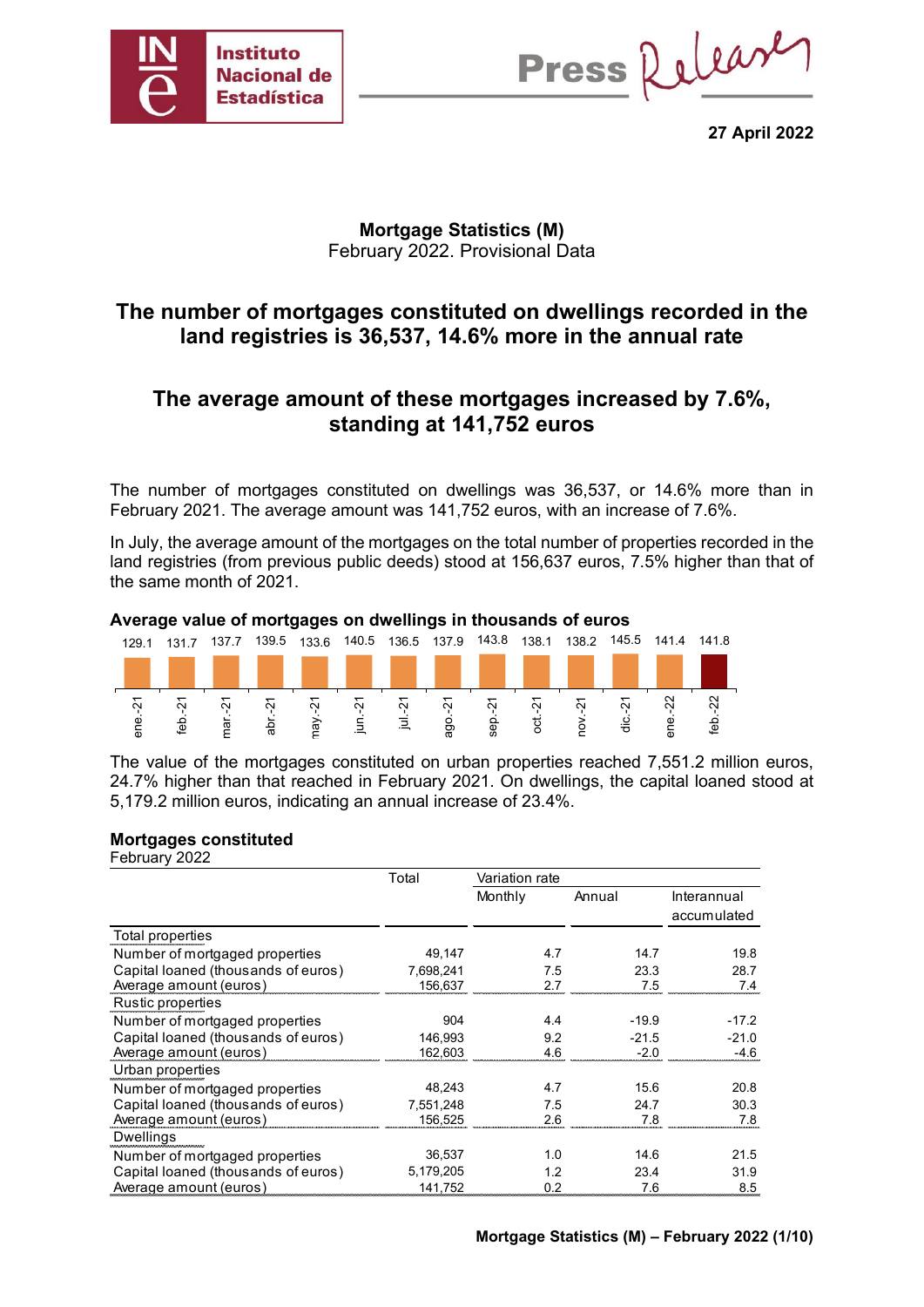#### **Mortgages constituted by type of property**

Press Relear

According to the nature of the property, mortgages constituted on dwellings accounted for 67.3% of the total capital loaned in February.

#### **Distribution of capital loaned for mortgages registered according to the nature of the property**



#### **Monthly evolution of mortgages constituted on dwellings**

In order to contribute to the analysis and interpretation of the data, the following chart shows the variation on the number of mortgages constituted on dwellings between the months of January and February over the last five years. In 2022, the monthly rate was 1.0%.



**Evolution of the monthly rate of the number of mortgages on dwellings** 

Regarding the capital loaned for mortgages constituted on dwellings, the monthly rate in 2022 was 1.2%.

#### **Evolution of the monthly rate of capital loaned on housing mortgages**

February variation as compared with January of the same year. Percentage

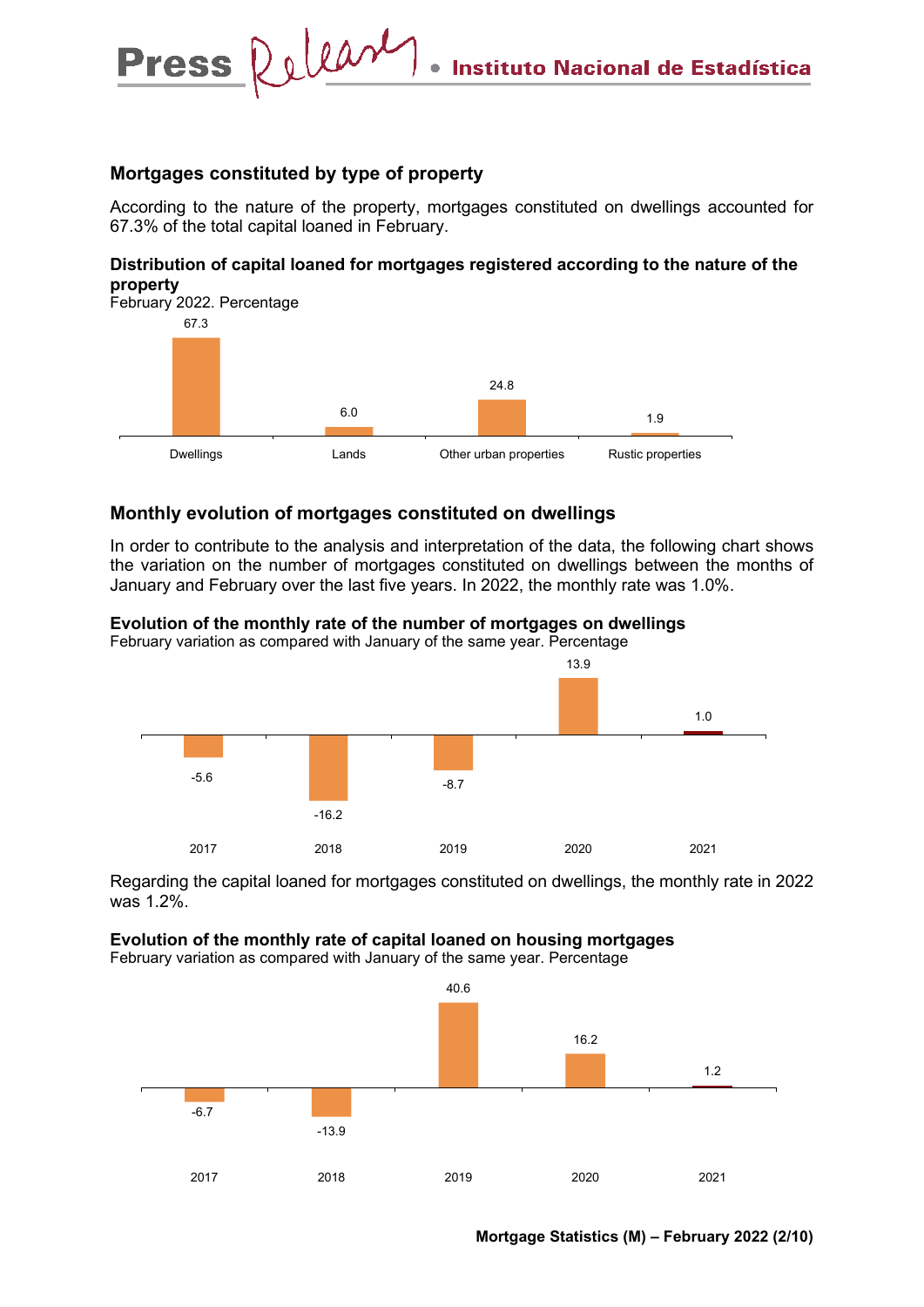#### **Mortgage interest rates**

**Press** 

Release

For mortgages constituted on the total of properties in February, the average starting interest rate was 2.61% and the average term was 23 years. A total of 30.3% of mortgages used a variable interest rate, and 69.7% used a fixed rate.

The average starting interest rate was 2.30% for variable rate mortgages and 2.79% for fixed rate mortgages.

In mortgages constituted on houses, the average interest rate was 2.52% and the average term was 24 years. 26.2% of mortgages constituted on dwellings used a variable interest rate and 73.8% used a fixed rate.

The average starting interest rate is 2.09% for variable rate home mortgages and 2.68% for fixed rate mortgages.

#### **Average interest rate on dwellings**

Percentage



#### **Mortgages with registration changes**

The total number of mortgages with changes in their conditions recorded in the land registries was 15,338, 35.2% less than in February 2021.

Considering the type of change in conditions, in February 12,470 novations (or modifications produced within the same financial institution) were produced, for an annual decrease of 37.0%. On the other hand, the number of transactions that changed institution (creditor subrogations), fell by 18.0%, and the number of mortgages in which the holder of the mortgaged property changed (debtor subrogations) fell by 51.4%.

#### **Mortgages with registration changes**

February 2022

|                              | Total  | Variation rate |             |             |
|------------------------------|--------|----------------|-------------|-------------|
|                              |        | Inter-monthly  | Interannual | Interannual |
|                              |        |                |             | accumulated |
| Total mortgages with changes | 15,338 | 44             | $-35.2$     | $-33.7$     |
| <b>Novations</b>             | 12.470 | 2.0            | $-37.0$     | $-34.6$     |
| <b>Subrogations Debtor</b>   | 453    | $-38.8$        | -51.4       | $-31.0$     |
| <b>Subrogations Creditor</b> | 2.415  | 39.6           | $-18.0$     | $-29.0$     |

#### **Mortgages with changes in interest rate conditions**

Of the 15,338 mortgages with changes in their conditions, 27.6% were due to changes in the interest rate. After changes in conditions, the percentage of fixed-rate mortgages rose from 18.6% to 45.8%, whilst that for variable-rate mortgages fell from 80.8% to 52.0%.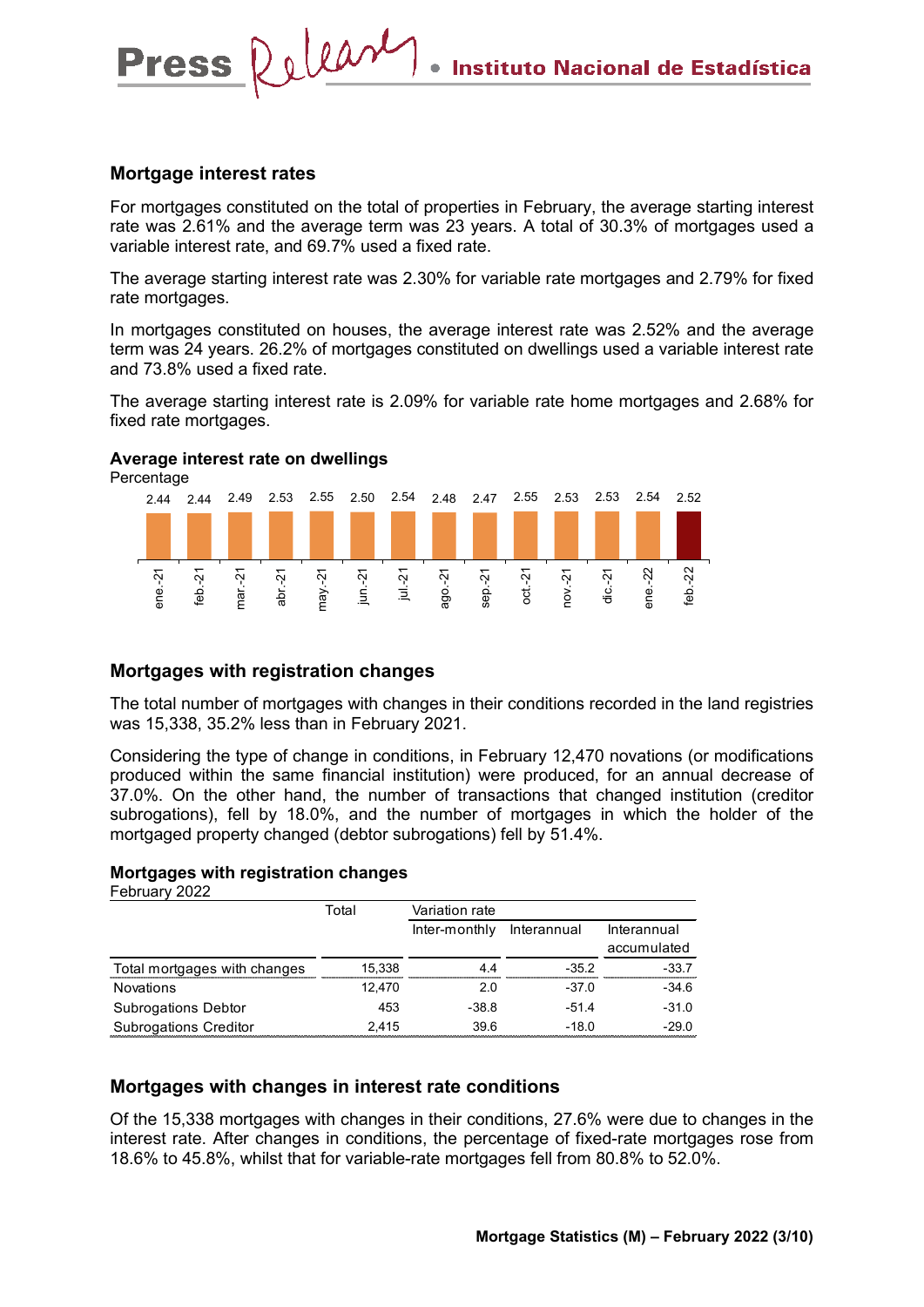The Euribor is the reference rate for the highest percentage of variable-rate mortgages, both before the change (72.0%), and after (46.6%).

After conditions were modified, the average interest for fixed-rate mortgage loans fell by 0.8 points, while the average interest for variable-rate mortgages experienced no variation.

### **Mortgages with registry changes in their interest rate conditions**

February 2022

| Interest rate modality      |           | Before the change in interest rate |                              | After the change in interest rate |                              |             |  |
|-----------------------------|-----------|------------------------------------|------------------------------|-----------------------------------|------------------------------|-------------|--|
|                             | No. of    | Original                           | Original                     | No. of                            | Final interest Final average |             |  |
|                             | mortgages | interest rate                      | average                      | mortgages                         | rate structure               | interest of |  |
|                             |           |                                    | structure % interest of loan |                                   | $\%$                         | loan        |  |
| Total interest rate changes | 4.239     | 100.0                              |                              | 4.239                             | 100.0                        |             |  |
| Fixed                       | 788       | 18.6                               | 29                           | 1.943                             | 45.8                         |             |  |
| Variable                    | 3.427     | 80.8                               | 3.0                          | 2.202                             | 52.0                         | 3.0         |  |
| - Euribor                   | 3.053     | 72.0                               | 2.9                          | 1.976                             | 46.6                         | 2.9         |  |
| Without interest            | 24        | 0 6                                |                              | 94                                | っっ                           |             |  |

#### **Results by Autonomous Community**

Press Release

The Communities with the greatest number of mortgages constituted on dwellings in February were Andalucía (6,961), Comunidad de Madrid (6,464) and Cataluña (6,075).

The Autonomous Communities with the greatest amount of capital loaned for home mortgages were Comunidad de Madrid (1,387.9 million euros), Cataluña (999.9 million) and Andalucía (838.9 million).

The Autonomous Communities with the highest annual variation rates in the number of mortgages constituted on dwellings were La Rioja (54.6%), Comunidad de Madrid (36.0%) and Castilla-la Mancha (33.8%).

#### **Mortgages on dwellings by Autonomous Community**

February 2022

|                             | Number | Variation rate |        | Capital loaned       | Variation rate |        |
|-----------------------------|--------|----------------|--------|----------------------|----------------|--------|
|                             |        | Monthly        | Annual | (thousands of euros) | Monthly        | Annual |
| <b>TOTAL</b>                | 36,537 | 1.0            | 14.6   | 5,179,205            | 1.2            | 23.4   |
| Andalucía                   | 6,961  | $-8.9$         | 14.8   | 838,864              | $-14.1$        | 18.8   |
| Aragón                      | 894    | $-13.2$        | $-7.1$ | 100,719              | $-15.5$        | 0.5    |
| Asturias, Principado de     | 583    | $-30.8$        | $-4.6$ | 61,135               | $-34.4$        | $-7.1$ |
| Balears, Illes              | 913    | 21.6           | 23.7   | 177,388              | 7.1            | 8.8    |
| Canarias                    | 1,062  | $-5.2$         | 26.0   | 122,540              | $-1.0$         | 32.6   |
| Cantabria                   | 544    | 14.5           | 23.9   | 63,304               | 23.4           | 22.2   |
| Castilla y León             | 1.406  | $-6.4$         | 9.0    | 147.880              | $-2.6$         | 22.9   |
| Castilla - La Mancha        | 1,543  | 2.7            | 25.1   | 152,896              | $-4.5$         | 33.8   |
| Cataluña                    | 6,075  | 4.1            | 18.8   | 999.865              | 4.9            | 24.4   |
| Comunitat Valenciana        | 4,313  | 6.5            | 14.6   | 442,315              | 3.9            | 21.3   |
| Extremadura                 | 695    | 9.1            | 15.8   | 57,137               | 8.5            | 18.7   |
| Galicia                     | 1.241  | $-7.2$         | $-3.0$ | 138,734              | $-3.8$         | 5.8    |
| Madrid, Comunidad de        | 6,464  | 6.6            | 18.1   | 1,387,913            | 9.4            | 36.0   |
| Murcia, Región de           | 1,088  | 3.7            | 3.2    | 95,403               | 8.3            | 12.9   |
| Navarra, Comunidad Foral de | 425    | 20.1           | $-2.3$ | 53,422               | 18.2           | $-1.6$ |
| País Vasco                  | 1,937  | 14.6           | 17.3   | 298,953              | 12.8           | 21.8   |
| Rioja, La                   | 305    | 30.9           | 41.9   | 28,429               | 26.1           | 54.6   |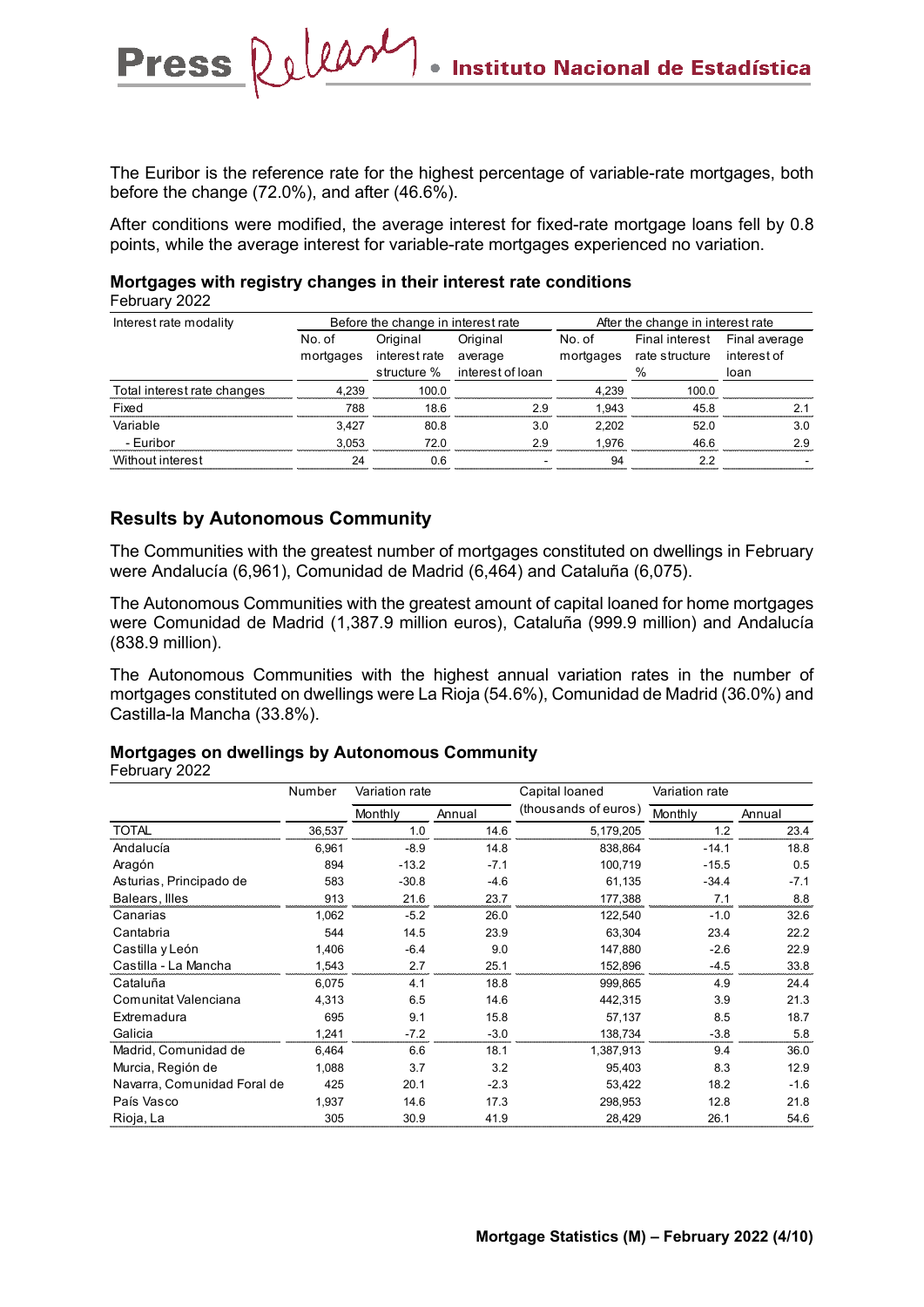The Autonomous Communities presenting the highest annual rates in the number of mortgages constituted on dwellings were La Rioja (41.9%), Canarias (26.0%) and Castilla – La Mancha (25.1%).

In turn, the communities with the most negative annual variation rates were Aragón (–7.1%), Principado de Asturias (–4.6%) and Galicia (–3.0%).

#### **Monthly variation in the number of mortgages on dwellings**

February 2022. Percentage

**Press** 



### **Revision and updating of data**

2022 data is provisional and will be revised when the data for the same period of the following year is published. In other words, when the data for February 2023 are published, the final data for the same month of 2022 will be disseminated.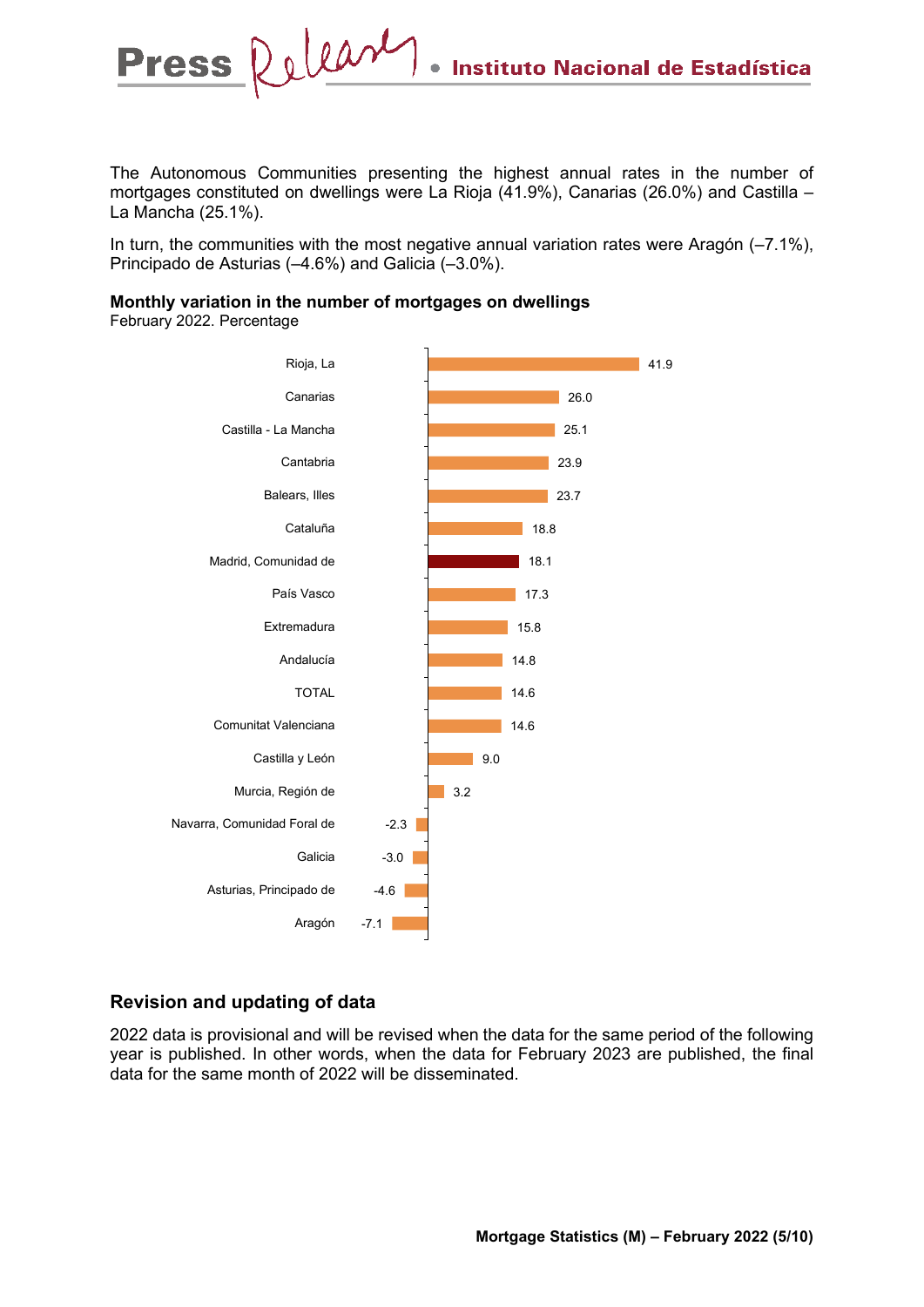### **Methodological note**

The Mortgage Statistics provide information on constitutions of mortgages, that is, on the number of new mortgages constituted on real estate properties during the reference month and the amount of new mortgage loans corresponding to said mortgages. Since 2006, information on mortgage changes and cancellations is published. All this information is broken down on the basis of various variables, such as the nature of the mortgaged property or the lending institution.

All the information on constitutions, changes and register cancellations of mortgages is obtained from the information contained in the Land Registers of the entire national territory, by virtue of a collaboration agreement signed in 2004 between the two institutions. In order to facilitate comparisons, the data for 2003 are presented according to both the old and the new base.

**Type of survey**: monthly continuous survey.

**Population scope**: the registration of mortgages constituted, with changes or cancelled in the land registries.

**Geographical scope**: the entire national territory, by Autonomous Communities and provinces.

**Reference period of the results**: the calendar month.

**Reference period of the information**: the calendar month

**Classification**: rural and urban properties (dwellings, plots and other urban).

**Collection method**: administrative registers from the Association of Land and Mercantile Registrars of Spain.

More information the methodology can be accessed at: [https://www.ine.es/en/metodologia/t30/t3030149\\_en.pdf](https://www.ine.es/en/metodologia/t30/t3030149_en.pdf)

The standardized methodological report is at:

https://www.ine.es/dynt3/metadatos/en/RespuestaDatos.html?oper=40

INE statistics are produced in accordance with the Code of Good Practice for European Statistics, which is the basis for the institution's quality policy and strategy. For more information see the section on [Quality at INE and the Code of Best Practices](https://www.ine.es/ss/Satellite?L=es_ES&c=Page&cid=1259943453642&p=1259943453642&pagename=MetodologiaYEstandares/INELayout) on the INE website.

For further information see **INEbase: www.ine.es/en/** Twitter: **@es\_ine** All press releases at: **www.ine.es/en/prensa/prensa\_en.htm** Press Office: Telephone numbers: (+34) 91 583 93 63 /94 08 – **gprensa@ine.es Information Area:** Telephone number: (+34) 91 583 91 00 – www.ine.es/infoine/?L=1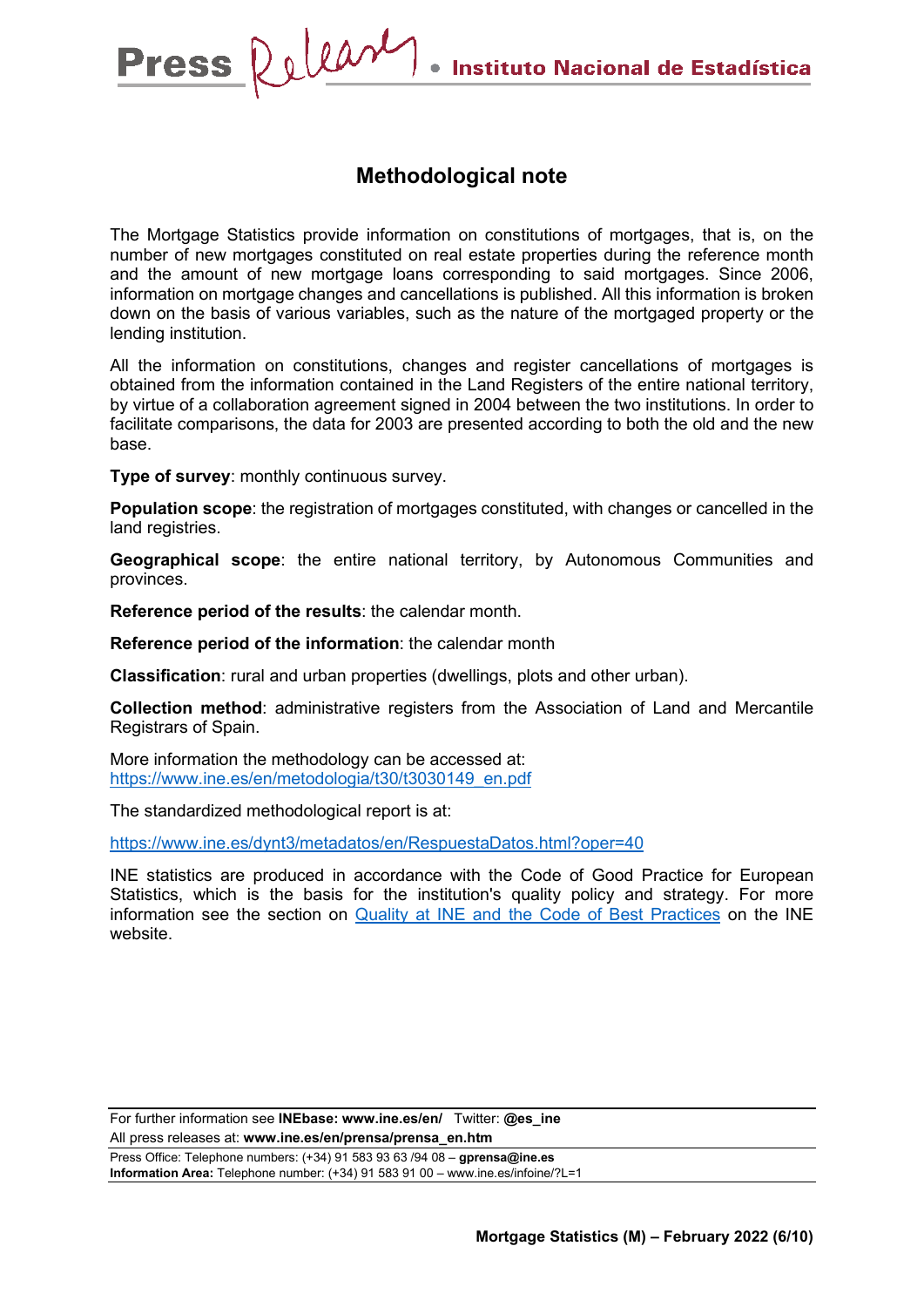# **Mortgages Statistics February 2022. Provisional data**

### **M.1 Total mortgaged rustic and urban buildings**

Capital in thousands of euros

|                             | Total buildings |           | Rustic buildings |         | Urban buildings |           |
|-----------------------------|-----------------|-----------|------------------|---------|-----------------|-----------|
|                             | Number          | Capital   | Number           | Capital | Number          | Capital   |
| <b>TOTAL</b>                | 49.147          | 7.698.241 | 904              | 146.993 | 48.243          | 7.551.248 |
| Andalucía                   | 8.827           | 1.207.444 | 198              | 42.862  | 8.629           | 1.164.582 |
| Aragón                      | 1.192           | 158.800   | 18               | 2.349   | 1.174           | 156.451   |
| Asturias, Principado de     | 843             | 87.451    | 35               | 4.468   | 808             | 82.983    |
| Balears, Illes              | 1.215           | 256.632   | 44               | 17.167  | 1.171           | 239.465   |
| Canarias                    | 1.458           | 172.778   | 29               | 3.985   | 1.429           | 168.793   |
| Cantabria                   | 709             | 75.466    | 11               | 1.734   | 698             | 73.732    |
| Castilla y León             | 2.066           | 280.147   | 120              | 7.222   | 1.946           | 272.925   |
| Castilla - La Mancha        | 2.218           | 265.216   | 89               | 9.941   | 2.129           | 255.275   |
| Cataluña                    | 7.550           | 1.368.060 | 43               | 7.383   | 7.507           | 1.360.677 |
| Comunitat Valenciana        | 5.662           | 578.527   | 98               | 16.243  | 5.564           | 562.284   |
| Extremadura                 | 924             | 80.112    | 72               | 9.539   | 852             | 70.573    |
| Galicia                     | 1.783           | 238.435   | 50               | 7.448   | 1.733           | 230.987   |
| Madrid, Comunidad de        | 9.745           | 2.266.661 | 6                | 739     | 9.739           | 2.265.922 |
| Murcia, Región de           | 1.421           | 127.966   | 43               | 7.930   | 1.378           | 120.036   |
| Navarra, Comunidad Foral de | 535             | 85.648    | 3                | 401     | 532             | 85.247    |
| País Vasco                  | 2.448           | 402.558   | 30               | 6.907   | 2.418           | 395.651   |
| Rioja, La                   | 429             | 32.372    | 15               | 675     | 414             | 31.697    |
| Ceuta                       | 53              | 6.357     | 0                | 0       | 53              | 6.357     |
| Melilla                     | 69              | 7.611     | 0                | 0       | 69              | 7.611     |

### **M.2 Urban buildings, according to type of building**

Capital in thousands of euros

|                             | Urban buildings |           | <b>Dwellings</b> |           | Lots           |         | Other urban land |           |
|-----------------------------|-----------------|-----------|------------------|-----------|----------------|---------|------------------|-----------|
|                             | Number          | Capital   | Number           | Capital   | Number         | Capital | Number           | Capital   |
| <b>TOTAL</b>                | 48.243          | 7.551.248 | 36.537           | 5.179.205 | 613            | 466.173 | 11.093           | 1.905.870 |
| Andalucía                   | 8.629           | 1.164.582 | 6.961            | 838.864   | 226            | 96.572  | 1.442            | 229.146   |
| Aragón                      | 1.174           | 156.451   | 894              | 100.719   |                | 4.933   | 273              | 50.799    |
| Asturias, Principado de     | 808             | 82.983    | 583              | 61.135    | 4              | 905     | 221              | 20.943    |
| Balears, Illes              | 1.171           | 239.465   | 913              | 177.388   | 16             | 12.752  | 242              | 49.325    |
| Canarias                    | 1.429           | 168.793   | 1.062            | 122.540   | 16             | 4.209   | 351              | 42.044    |
| Cantabria                   | 698             | 73.732    | 544              | 63.304    | 3              | 461     | 151              | 9.967     |
| Castilla y León             | 1.946           | 272.925   | 1.406            | 147.880   | 30             | 6.684   | 510              | 118.361   |
| Castilla - La Mancha        | 2.129           | 255.275   | 1.543            | 152.896   | 42             | 35.186  | 544              | 67.193    |
| Cataluña                    | 7.507           | 1.360.677 | 6.075            | 999.865   | 70             | 22.782  | 1.362            | 338.030   |
| Comunitat Valenciana        | 5.564           | 562.284   | 4.313            | 442.315   | 34             | 32.615  | 1.217            | 87.354    |
| Extremadura                 | 852             | 70.573    | 695              | 57.137    | 14             | 1.647   | 143              | 11.789    |
| Galicia                     | 1.733           | 230.987   | 1.241            | 138.734   | 12             | 20.686  | 480              | 71.567    |
| Madrid, Comunidad de        | 9.739           | 2.265.922 | 6.464            | 1.387.913 | 84             | 166.430 | 3.191            | 711.579   |
| Murcia, Región de           | 1.378           | 120.036   | 1.088            | 95.403    | 16             | 2.274   | 274              | 22.359    |
| Navarra, Comunidad Foral de | 532             | 85.247    | 425              | 53.422    | 11             | 23.350  | 96               | 8.475     |
| País Vasco                  | 2.418           | 395.651   | 1.937            | 298.953   | 26             | 34.462  | 455              | 62.236    |
| Rioja, La                   | 414             | 31.697    | 305              | 28.429    | $\overline{2}$ | 225     | 107              | 3.043     |
| Ceuta                       | 53              | 6.357     | 39               | 5.211     |                | 0       | 14               | 1.146     |
| Melilla                     | 69              | 7.611     | 49               | 7.097     | 0              | 0       | 20               | 514       |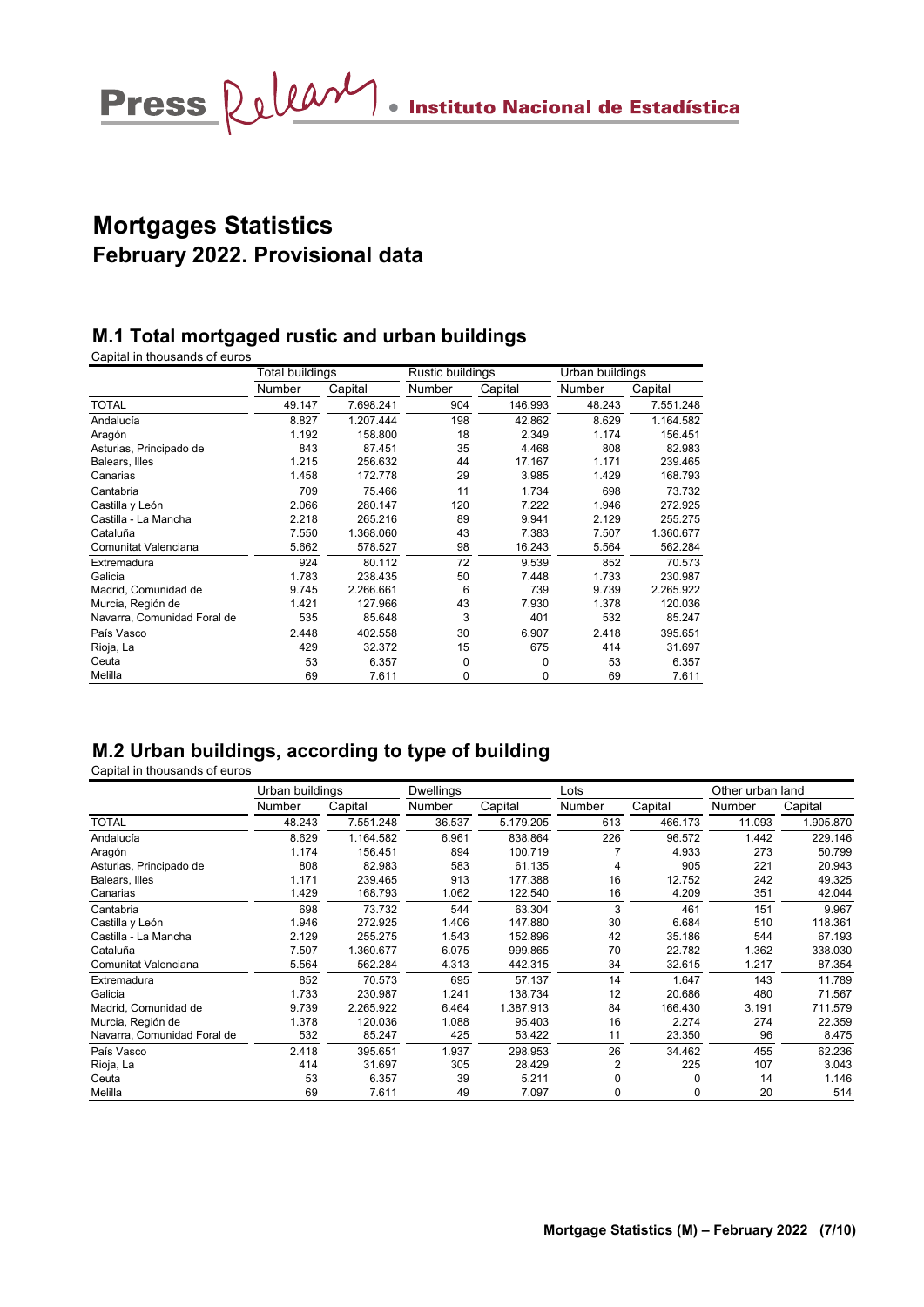Press  $\Omega$ ullant entrance de Estadística

## **February 2022. Provisional data**

## **M.3 Rustic buildings, according to loaning bank**

Capital in thousands of euros

|                             | Rustic buildings |         | Banks         |         | Other banks   |         |  |
|-----------------------------|------------------|---------|---------------|---------|---------------|---------|--|
|                             | <b>Number</b>    | Capital | <b>Number</b> | Capital | <b>Number</b> | Capital |  |
| <b>TOTAL</b>                | 904              | 146.993 | 571           | 110.574 | 333           | 36.419  |  |
| Andalucía                   | 198              | 42.862  | 108           | 32.490  | 90            | 10.372  |  |
| Aragón                      | 18               | 2.349   | 13            | 1.707   | 5             | 642     |  |
| Asturias, Principado de     | 35               | 4.468   | 16            | 2.327   | 19            | 2.141   |  |
| Balears, Illes              | 44               | 17.167  | 37            | 16.598  | 7             | 569     |  |
| Canarias                    | 29               | 3.985   | 18            | 2.331   | 11            | 1.654   |  |
| Cantabria                   | 11               | 1.734   | 10            | 1.583   |               | 151     |  |
| Castilla y León             | 120              | 7.222   | 86            | 4.317   | 34            | 2.905   |  |
| Castilla - La Mancha        | 89               | 9.941   | 34            | 3.411   | 55            | 6.530   |  |
| Cataluña                    | 43               | 7.383   | 33            | 6.228   | 10            | 1.155   |  |
| Comunitat Valenciana        | 98               | 16.243  | 66            | 11.793  | 32            | 4.450   |  |
| Extremadura                 | 72               | 9.539   | 41            | 7.253   | 31            | 2.286   |  |
| Galicia                     | 50               | 7.448   | 44            | 6.627   | 6             | 821     |  |
| Madrid, Comunidad de        | 6                | 739     | 4             | 632     | 2             | 107     |  |
| Murcia, Región de           | 43               | 7.930   | 29            | 6.197   | 14            | 1.733   |  |
| Navarra, Comunidad Foral de | 3                | 401     | 2             | 380     | 1             | 21      |  |
| País Vasco                  | 30               | 6.907   | 27            | 6.487   | 3             | 420     |  |
| Rioja, La                   | 15               | 675     | 3             | 213     | 12            | 462     |  |
| Ceuta                       | 0                | 0       | 0             | 0       | 0             | 0       |  |
| Melilla                     | 0                | 0       | 0             | 0       | 0             | 0       |  |

## **M.4 Urban buildings, according to loaning bank**

Capital in thousands of euros

|                             | Urban buildings |           | <b>Banks</b> |           | Other banks   |         |  |
|-----------------------------|-----------------|-----------|--------------|-----------|---------------|---------|--|
|                             | Number          | Capital   | Number       | Capital   | <b>Number</b> | Capital |  |
| <b>TOTAL</b>                | 48.243          | 7.551.248 | 43.134       | 6.809.753 | 5.109         | 741.495 |  |
| Andalucía                   | 8.629           | 1.164.582 | 7.338        | 1.037.521 | 1.291         | 127.061 |  |
| Aragón                      | 1.174           | 156.451   | 1.069        | 148.497   | 105           | 7.954   |  |
| Asturias, Principado de     | 808             | 82.983    | 562          | 62.240    | 246           | 20.743  |  |
| Balears, Illes              | 1.171           | 239.465   | 1.099        | 227.100   | 72            | 12.365  |  |
| Canarias                    | 1.429           | 168.793   | 1.327        | 155.775   | 102           | 13.018  |  |
| Cantabria                   | 698             | 73.732    | 667          | 69.005    | 31            | 4.727   |  |
| Castilla y León             | 1.946           | 272.925   | 1.689        | 242.561   | 257           | 30.364  |  |
| Castilla - La Mancha        | 2.129           | 255.275   | 1.775        | 207.306   | 354           | 47.969  |  |
| Cataluña                    | 7.507           | 1.360.677 | 7.090        | 1.285.022 | 417           | 75.655  |  |
| Comunitat Valenciana        | 5.564           | 562.284   | 4.892        | 502.533   | 672           | 59.751  |  |
| Extremadura                 | 852             | 70.573    | 787          | 62.893    | 65            | 7.680   |  |
| Galicia                     | 1.733           | 230.987   | 1.676        | 211.028   | 57            | 19.959  |  |
| Madrid, Comunidad de        | 9.739           | 2.265.922 | 9.422        | 2.113.004 | 317           | 152.918 |  |
| Murcia, Región de           | 1.378           | 120.036   | 1.087        | 96.725    | 291           | 23.311  |  |
| Navarra, Comunidad Foral de | 532             | 85.247    | 301          | 36.889    | 231           | 48.358  |  |
| País Vasco                  | 2.418           | 395.651   | 1.909        | 314.758   | 509           | 80.893  |  |
| Rioja, La                   | 414             | 31.697    | 342          | 25.020    | 72            | 6.677   |  |
| Ceuta                       | 53              | 6.357     | 53           | 6.357     | 0             | 0       |  |
| Melilla                     | 69              | 7.611     | 49           | 5.519     | 20            | 2.092   |  |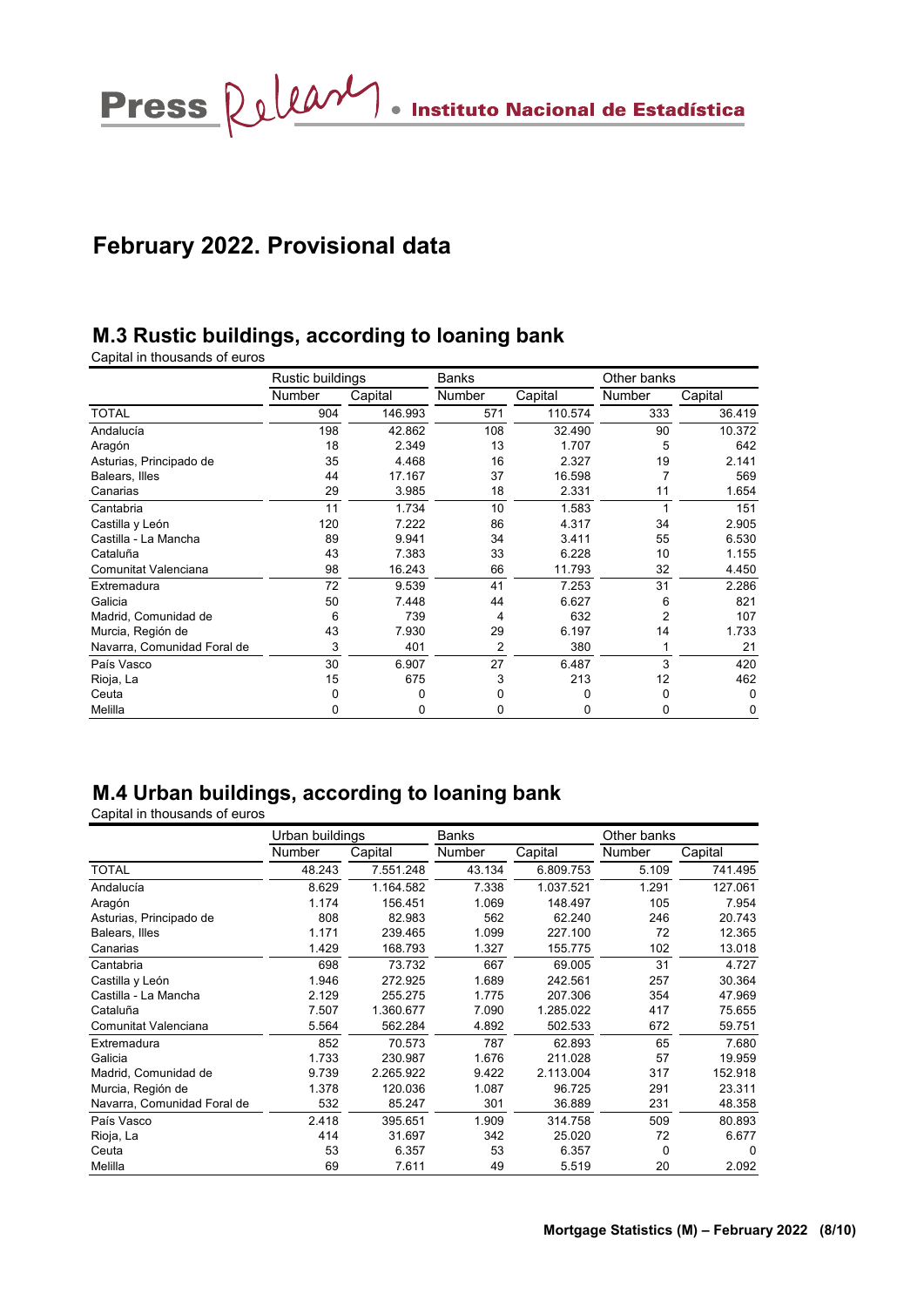# **February 2022. Provisional data**

### **M.5 Total mortgages cancelled, according to type of building**

|                             | Total buildings | Rustic buildings | <b>Dwellings</b> | Lots | Other urban land |
|-----------------------------|-----------------|------------------|------------------|------|------------------|
| <b>TOTAL</b>                | 46.616          | 1.429            | 32.597           | 749  | 11.841           |
| Andalucía                   | 9.249           | 373              | 6.710            | 231  | 1.935            |
| Aragón                      | 1.452           | 56               | 920              | 19   | 457              |
| Asturias, Principado de     | 1.041           | 28               | 598              | 13   | 402              |
| Balears, Illes              | 1.152           | 80               | 757              | 37   | 278              |
| Canarias                    | 1.658           | 38               | 1.080            | 28   | 512              |
| Cantabria                   | 564             | 8                | 399              | 8    | 149              |
| Castilla y León             | 2.231           | 127              | 1.425            | 58   | 621              |
| Castilla - La Mancha        | 1.870           | 120              | 1.281            | 58   | 411              |
| Cataluña                    | 6.966           | 72               | 4.948            | 85   | 1.861            |
| Comunitat Valenciana        | 6.381           | 215              | 4.304            | 69   | 1.793            |
| Extremadura                 | 943             | 73               | 697              | 23   | 150              |
| Galicia                     | 1.859           | 60               | 1.224            | 14   | 561              |
| Madrid, Comunidad de        | 6.797           | 37               | 5.134            | 63   | 1.563            |
| Murcia, Región de           | 1.577           | 84               | 1.070            | 14   | 409              |
| Navarra, Comunidad Foral de | 526             | 11               | 371              | 5    | 139              |
| País Vasco                  | 1.817           | 37               | 1.248            | 22   | 510              |
| Rioja, La                   | 434             | 10               | 339              | 2    | 83               |
| Ceuta                       | 61              | 0                | 55               | 0    | 6                |
| Melilla                     | 38              | 0                | 37               | 0    |                  |

### **M.6 Total cancelled mortgages, according to type of building and loaning bank**

|                             | Total buildings |                | Rustic buildings |                | Urban buildings |                |  |  |
|-----------------------------|-----------------|----------------|------------------|----------------|-----------------|----------------|--|--|
|                             | Banks           | Other<br>banks | <b>Banks</b>     | Other<br>banks | <b>Banks</b>    | Other<br>banks |  |  |
| <b>TOTAL</b>                | 41.332          | 5.284          | 1.092            | 337            | 40.240          | 4.947          |  |  |
| Andalucía                   | 8.083           | 1.166          | 271              | 102            | 7.812           | 1.064          |  |  |
| Aragón                      | 1.319           | 133            | 47               | 9              | 1.272           | 124            |  |  |
| Asturias, Principado de     | 887             | 154            | 20               | 8              | 867             | 146            |  |  |
| Balears, Illes              | 962             | 190            | 67               | 13             | 895             | 177            |  |  |
| Canarias                    | 1.523           | 135            | 31               |                | 1.492           | 128            |  |  |
| Cantabria                   | 536             | 28             |                  |                | 529             | 27             |  |  |
| Castilla y León             | 1.905           | 326            | 87               | 40             | 1.818           | 286            |  |  |
| Castilla - La Mancha        | 1.628           | 242            | 90               | 30             | 1.538           | 212            |  |  |
| Cataluña                    | 6.419           | 547            | 53               | 19             | 6.366           | 528            |  |  |
| Comunitat Valenciana        | 5.540           | 841            | 151              | 64             | 5.389           | 777            |  |  |
| Extremadura                 | 910             | 33             | 70               | 3              | 840             | 30             |  |  |
| Galicia                     | 1.698           | 161            | 56               |                | 1.642           | 157            |  |  |
| Madrid, Comunidad de        | 6.344           | 453            | 34               | 3              | 6.310           | 450            |  |  |
| Murcia, Región de           | 1.338           | 239            | 70               | 14             | 1.268           | 225            |  |  |
| Navarra, Comunidad Foral de | 320             | 206            | 2                | 9              | 318             | 197            |  |  |
| País Vasco                  | 1.500           | 317            | 30               |                | 1.470           | 310            |  |  |
| Rioja, La                   | 324             | 110            | 6                |                | 318             | 106            |  |  |
| Ceuta                       | 59              | 2              |                  |                | 59              | 2              |  |  |
| Melilla                     | 37              |                |                  |                | 37              |                |  |  |